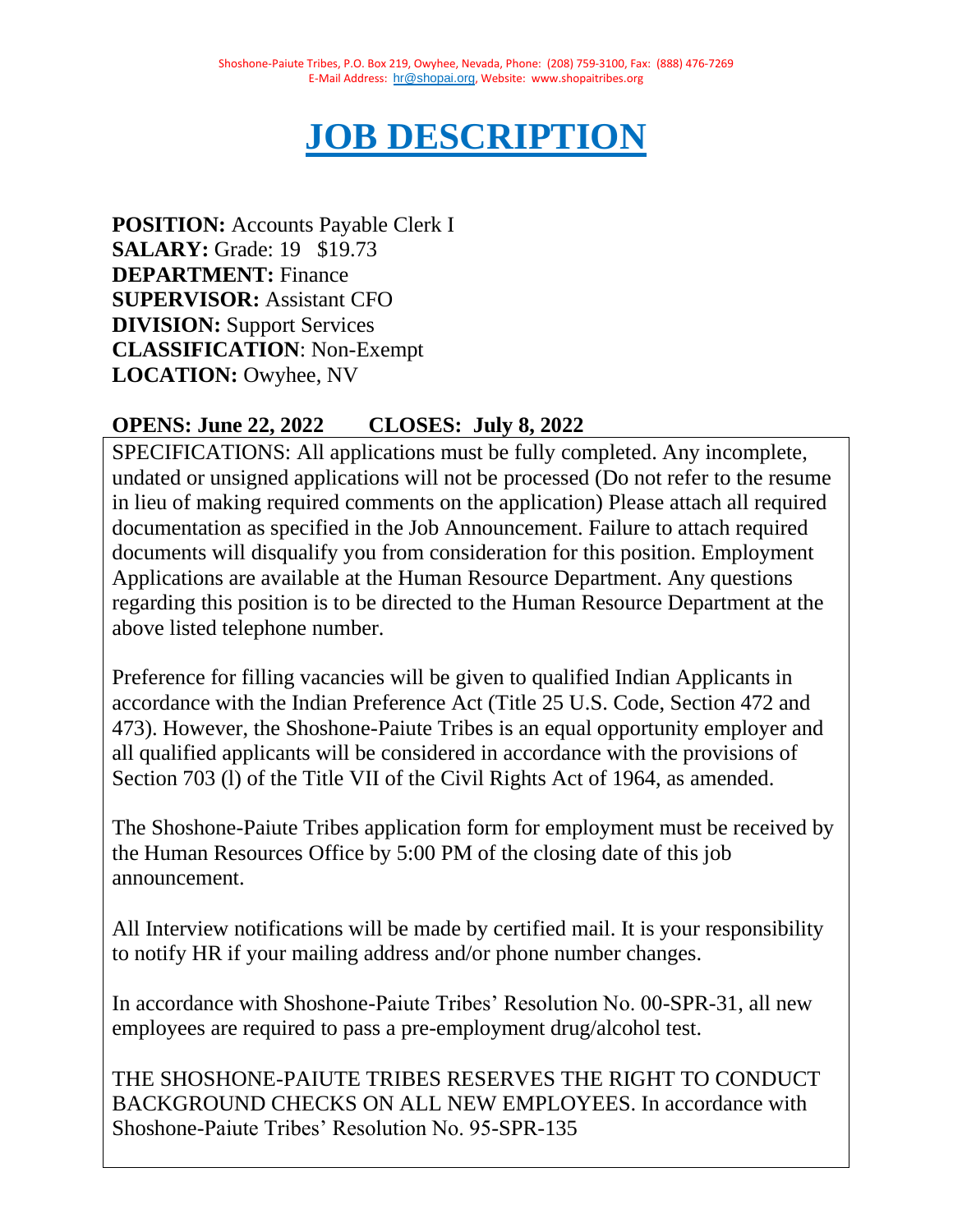**Special Considerations:** This position is subject to random drug testing and a background check as a condition of employment. This individual has access to sensitive Tribal and personal data. Additionally, this person periodically operates a Tribal vehicle (unless accepted under the provisions of the American Disabilities Act).

# **Job Function:**

The Accounts Payable Clerk I & II are responsible for the preparation and processing of all purchase orders, maintaining the office supplies store and assisting the Finance Department in the Accounts Payable Department. The Accounts Payable Clerk I & II will be under the direct supervision of the Assistant CFO.

## **Specific Duties:**

- 1. Screens stamps and directs all inquiries and documents into the Accounts Payable office.
- 2. Progresses and controls all Purchase Order from the Purchase Order Requests for all programs. This includes maintenance of the Purchase Order log.
- 3. Will route A/P Purchase Order copies to Accounts Payable.
- 4. Calls/faxes purchase orders to appropriate vendors to complete ordering process.
- 5. Will maintain filing system for the Accounts Payable office.
- 6. Will order and restock office supplies, store as needed.
- 7. Will control, issuance, storage and inventory of the supplies in the supplies store on a daily, monthly or annual basis.
- 8. Will type correspondence and complete general work as needed for the Accounts Payable Department.
- 9. Processes Accounts Payable Department invoices and purchase orders.
- 10.Will assist in setting up vendor account files.
- 11.Will reconcile all purchases to the vendor statements on a monthly basis.
- 12.Will report on a monthly basis any accounts 30 days past due to the Finance Director for the reason(s) for the account's delinquency.
- 13.Will post/enter into the accounting system all approved accounts payable documents.
- 14.Prepares all credit card charges, reconciles all charges to the vendor Financing Institution on a monthly basis.
- 15.Will prepare payment requests as needed for invoices not having purchase orders on a monthly basis.
- 16.Will reconcile the accounts payable module to the general ledger on a quarterly basis, initiate journal entries for correction when needed. Will maintain such reconciliations for annual audit field work.
- 17.Will coordinate and manage monthly vendor statements with posting of invoices on a weekly schedule.

# **Other General Duties:**

1. Will maintain a good working relationship with all vendors in performing the above listed job duties.